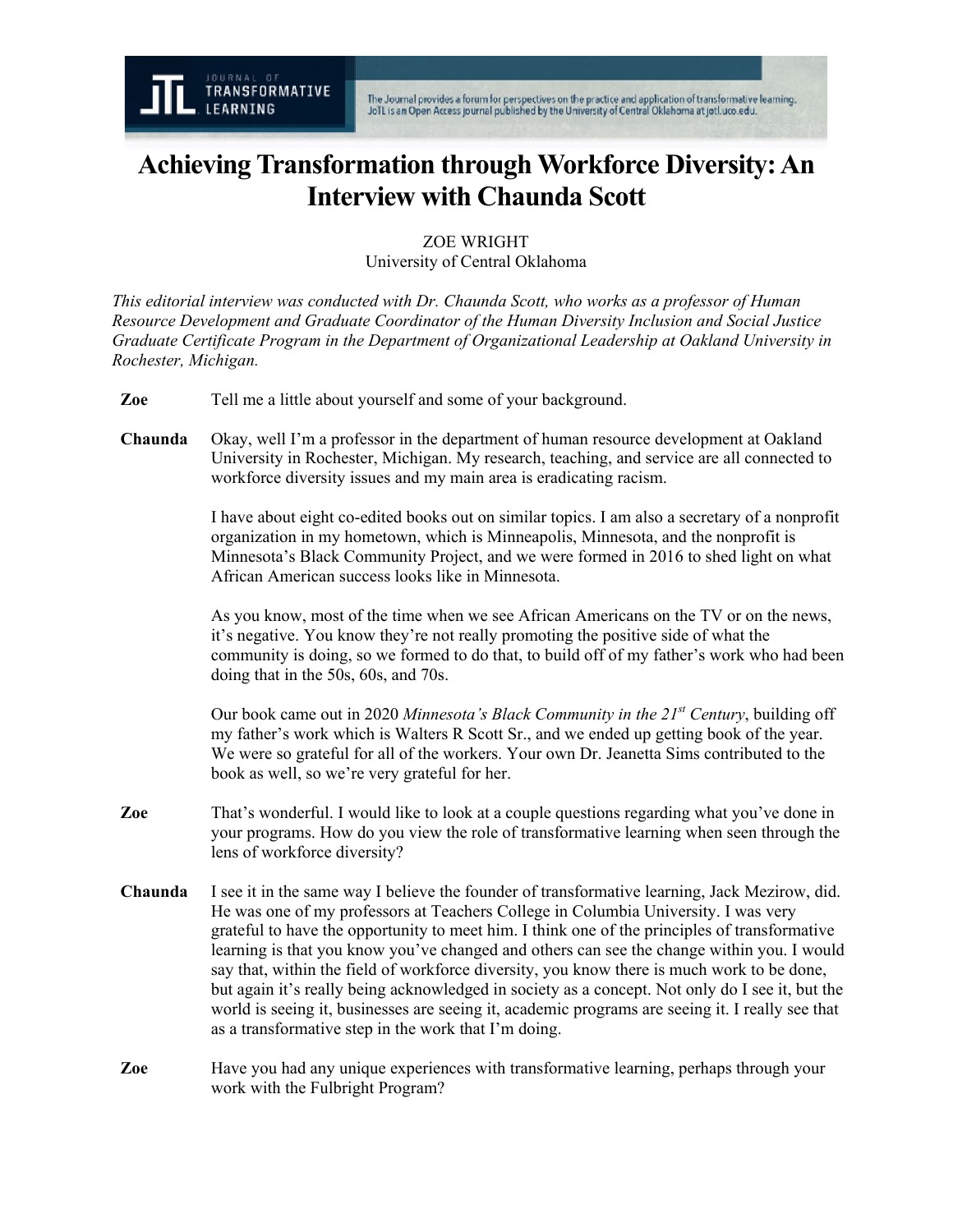- **Chaunda** Right, well with my Fulbright experience in 2015, I was granted a Fulbright Specialist award that took me to Cape Town South Africa. I was working with the professors and administrators of Cape Peninsula University of Technology, and they were really looking to advance their workforce diversity learning curriculum. Since I've done some work in that area, I was able to share some of my practices with them to help them get started. I thought that it was good to be recognized on an international level for the work that I'm doing and then going to South Africa… I see that as very transformative.
- **Zoe** I see that the 20<sup>th</sup> Diverse Voices Conference is coming up.
- **Chaunda** Yes, you are very correct. I can't believe it myself. It was a conference that I really started when I first came to Oakland University. After coming from Harvard Graduate School of Education, it just felt very innovative. People were thinking and thinking of ideas and actually bringing them to life, and I just really thought that was so fascinating. After engaging with conversations with my classmates, finally when I graduated I was like "it would be great to keep this conversation going." So that was the start of the diverse voices conference and it's really just a platform where students, faculty, staff, and community members can talk about a topic together. Students aren't graded; they volunteer to participate in it. It has really been a wonderful journey.

I had two of my undergraduate students last year who went to one of my professional conferences the NAMS conference and they did an excellent job. They were speakers in the conference, they wrote a paper and they ended up getting the Best Paper Award. That's transformative in itself.

- **Zoe** What types of transformation do you think have been the most challenging for you or your students?
- **Chaunda** Diversity itself has been a kind of difficult topic to talk about through the years. I think now, because there's more evidence of the impact that diversity has in society, whether it be negative or positive, as seen with the events surrounding George Floyd, Briana Taylor, police brutality, and all these other things. All these things are coming into view and I think that, as a person who does that type of teaching in research and service, it has really helped me get the message across, even though the scenario itself is not as positive as I would like it to be.

I think that because society is showing us that we need these discussions, we are the ones that are going to solve these problems. So in some respect, I appreciate the help and I appreciate the people who are seeing it the way I'm seeing it. After all, it's not just me seeing these issues. I mean, the society is beginning to see it, and this is really helping me in the sense that I don't have to convince people to see it.

- **Zoe** Looking to the classroom, what does transformative learning look like to you in your classes and how do you embed this in your curriculum?
- **Chaunda** Well, as of 2019 I created a graduate human diversity inclusion and social justice certificate program. I was feeling that students, especially at the graduate level, are not really getting out with information on that topic. When they go into their careers they aren't using any sensitivity training or anything that they've studied, but what they've learned in the business field there. Taking people from the human resource development field and related fields and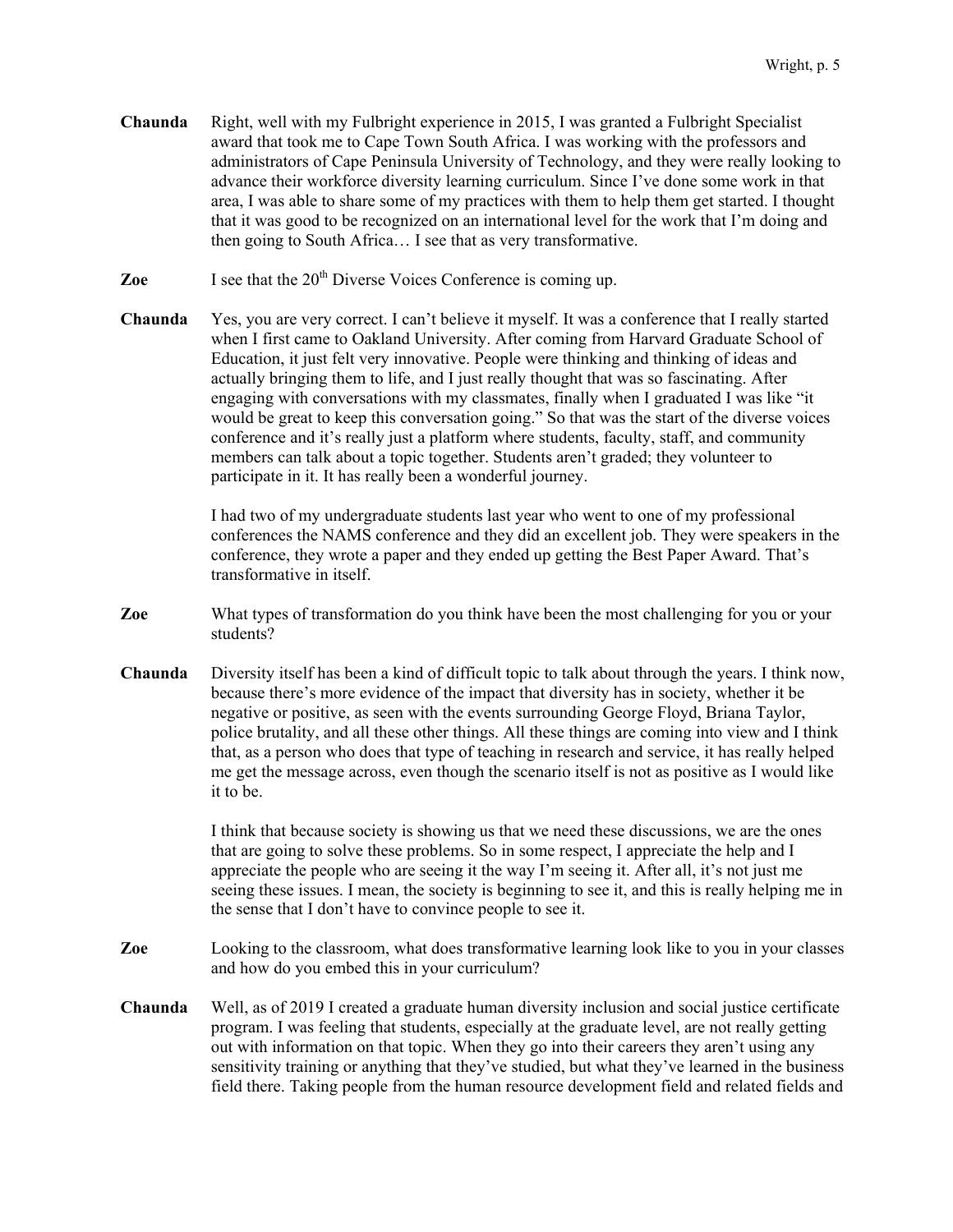turning them into chief diversity officer. Like, how can you be a chief diversity officer if you haven't had academic preparation to do that?

I created this program and it's been very popular with students. All over the country, they are applying or asking to see if the program is online—it is. It is offered in three different formats online, blended, and lecture format. I just finished an intensive class a couple weeks ago, and I was just amazed at some of the research topics that students were picking, things like the importance of pronouns. Students are talking about social justice in the community, social justice at church. They're really thinking about where their role is in the places where they go. I really found that to be quite impactful. To see students we had, like a really good group of students will be speaking in the  $20<sup>th</sup>$  annual Diverse Voices Conference. It's just wonderful.

- **Zoe** So you get to see your efforts come full circle?
- **Chaunda** Right. I mean, you know, you get that passion in the class. For example, some students are working with younger children with autism and they come in and explain their day-to-day routine with us. They advance the learning for that community. It's wonderful.
- **Zoe** Now, you've been a member of the Editorial Advisory Board here at JoTL for several years. What drew you to our project?
- **Chaunda** I was invited by Dr. Sims to participate. Because I had had Jack Mezirow as one of my teachers, I know a lot about transformative learning and I firmly believe in its practices. I was really attracted to it and excited to find that there was a journal that was really focused on that. Dr. Sims has published some pieces of our work in there. She has the Diverse Scholars Program and I published the Diverse Voices Program in one article, so people could see how we can integrate those diverse practices into our teaching research.
- **Zoe** What would you say is the most practical advice you would give to educators who have desire to enter programs like those you've participated in? Also, how would you advise these educators to create this sort of infrastructure themselves?
- **Chaunda** Well I would say "be led by your passion." Meet people at your university who are doing this work, to have a sounding board. If those people aren't there, go to your professional conferences—that's where I met Dr. Sims. We don't work at the same university, but there are a lot of opportunities to meet likeminded people to be encouraged by.

I stepped out on my own to create the Diverse Voices Program as a very novice assistant professor and it wasn't always positive. I had gotten a couple of responses form people that I sent things out to, who I had told I was getting ready to start the Diverse Voices Conference. I got one response I will never forget, it had said "what about the people who don't value diversity?" I mean, I was appalled, but I responded and said "Well then, that's the conference you should start."

I learned from one of my professor Cornel West, at Harvard University, that not everybody is going to be supportive of everything you do. Don't be deterred by that. He said we need to be encouraged by that, because it shows that there's a need if people are really willing to respond negatively. That resistance should encourage you. I mean, 20 years later and the conference is still going, students still asking when it is and if they can be in it. It's just wonderful to me.